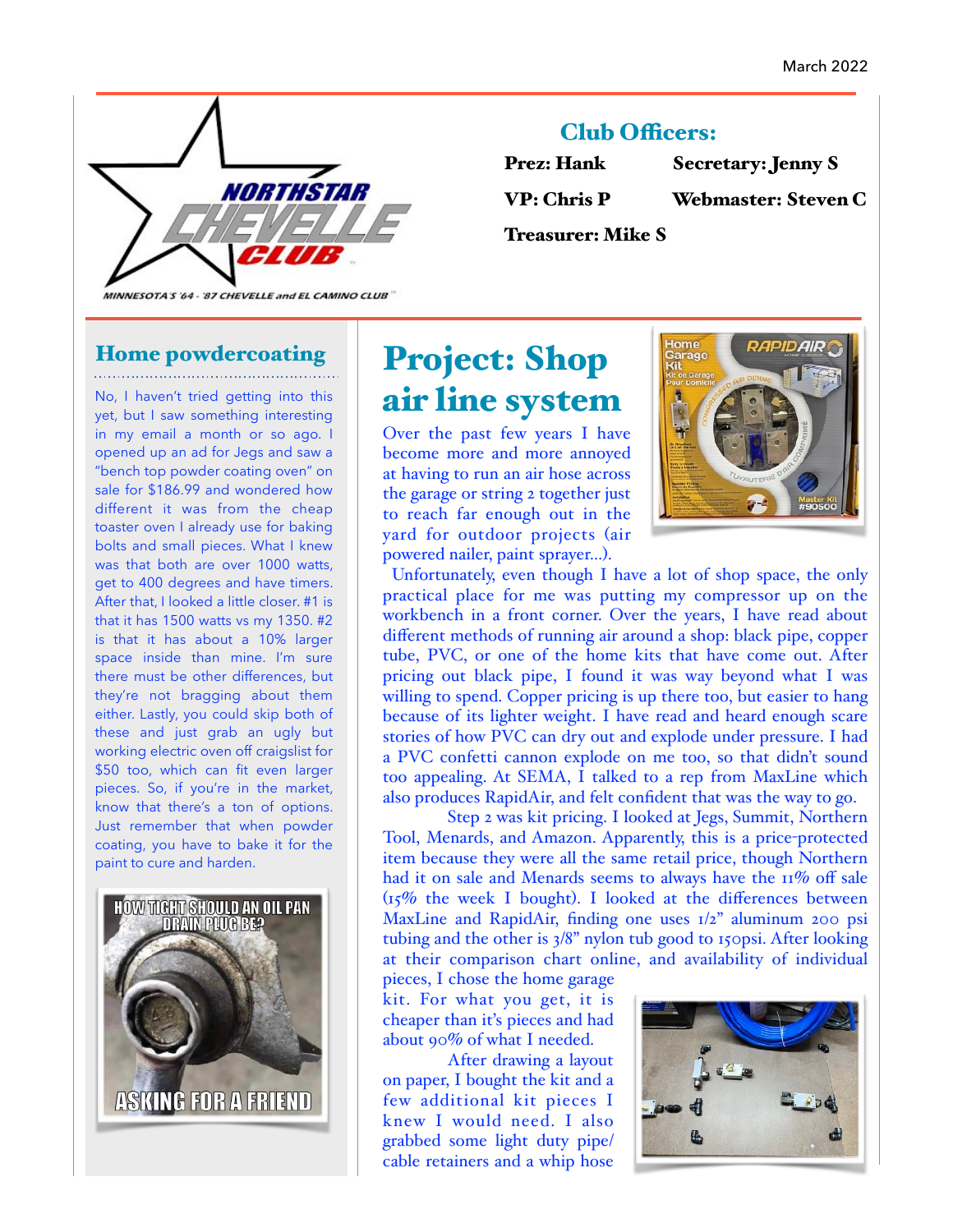#### March 2022

#### Air system upkeep

For the most part, having an air compressor and air system doesn't require too much maintenance, but there are a few things to be aware of to keep your tools running well.

- ✦ Lubrication. Make sure your air tools are oiled. You can add a couple drops right in the air inlet, or add an inline oiler. This will prolong tool life greatly.
- Clean air. Most of the tool companies recommend using something like a vacuum cap over the male air tool end to keep debris out. Also, be careful not to drag the female end through the dirt too.
- Don't use oil in paint sprayers or sandblasters. They need dry oilless air. Make sure you have a water/oil filter trap.

# Other air tool



to feed the system. Over the years, I have learned that the way my brain works will lead me astray somewhere down the line, so I then laid out my pieces on the bench in their positions, partly to help visualize, but also to make sure I didn't forget anything.

As you can see, the system is pretty simple. I chose a "halo" type layout which is a complete loop that lets you use a smaller line and decreases pressure drop since it can use air from the whole line in either direction from your air port. I have 3 drops: one near the compressor, one in the front center of the garage, and the final is near the garage door. If I want to add



another length or drop, it's cheap, easy, and quick to do.



**considerations:** own liking and layout. Plug is for a flush mounted through-wall layout.

The kit includes 100 feet of tubing, a specific tubing cutter tool, 6 hose couplers, 2 aluminum outlet blocks for the drops, 1 aluminum manifold block, 4 elbows, 2 valves, and some plugs and adapters for mounting into the blocks. I added one more outlet drop block and a couple tees, another elbow, plus those clips to hold the tubing to the wall and ceiling. All in total, I had under \$150 invested. The larger diameter line would certainly cost

more. I bought the individual fitting pieces from Northern Tool. Stringing the hose was quite easy, even on a cold day. Instead of using the 90 degree corners as I laid it out, I opted to just curve the hose itself, figuring there would be less chance for a leak and smoother air flow. Adding the hose ends was like putting an AN fitting together, but without the blood. Essentially, you make sure the line is cut flat with the supplied tool, then just fully press into place. The fitting has little fingers that hold the hose from releasing, though manually depressing them easily pops it loose.

I followed the line along the ceiling, securing it in place every so often, until I got to my

first tee fitting and drop. Using a laser line, I did my best to keep the line straight and mounted the port block high enough to stay clear of the broom or shovels that will live in the same area. The block is designed to not only mount the air chuck on the front, but also a